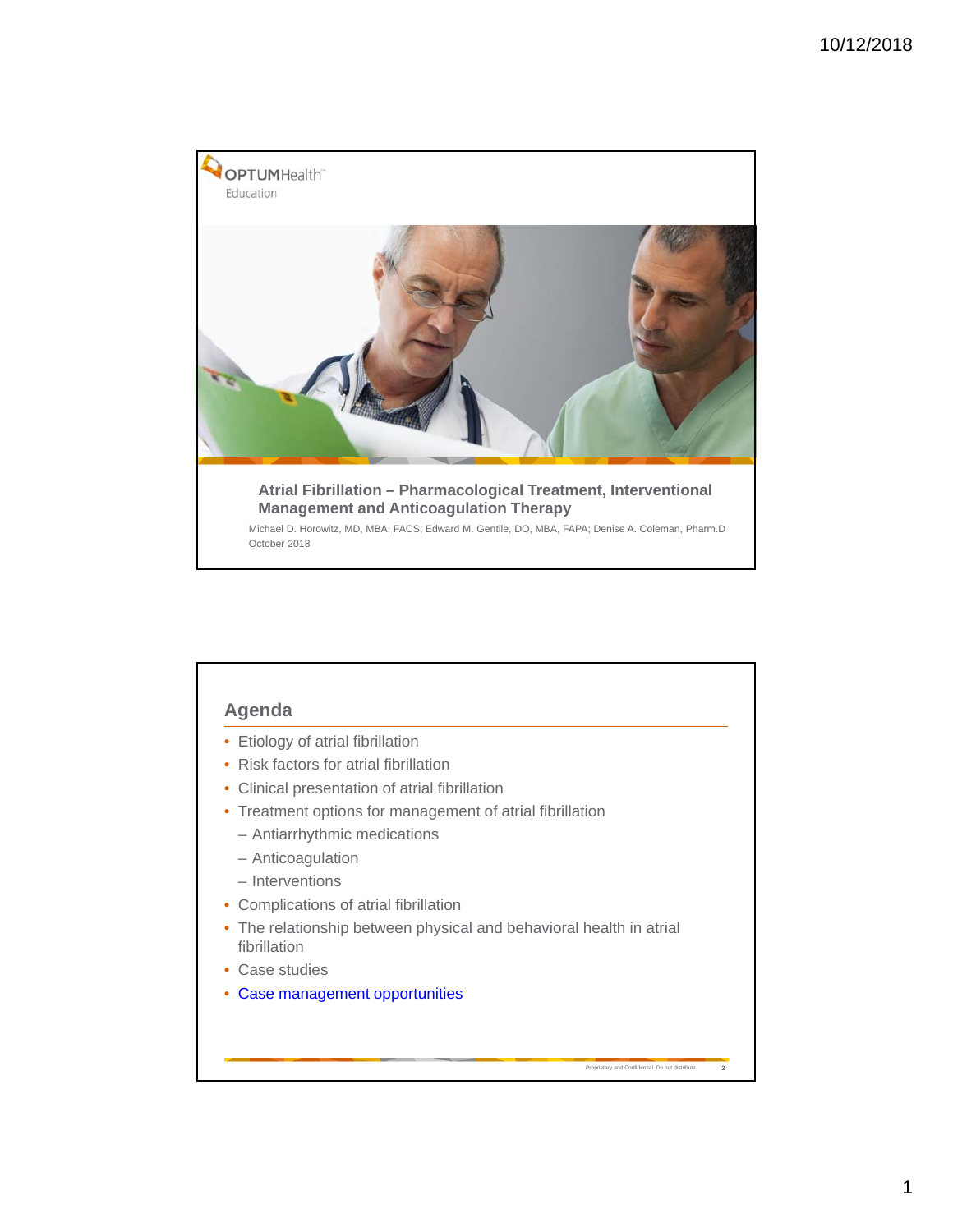

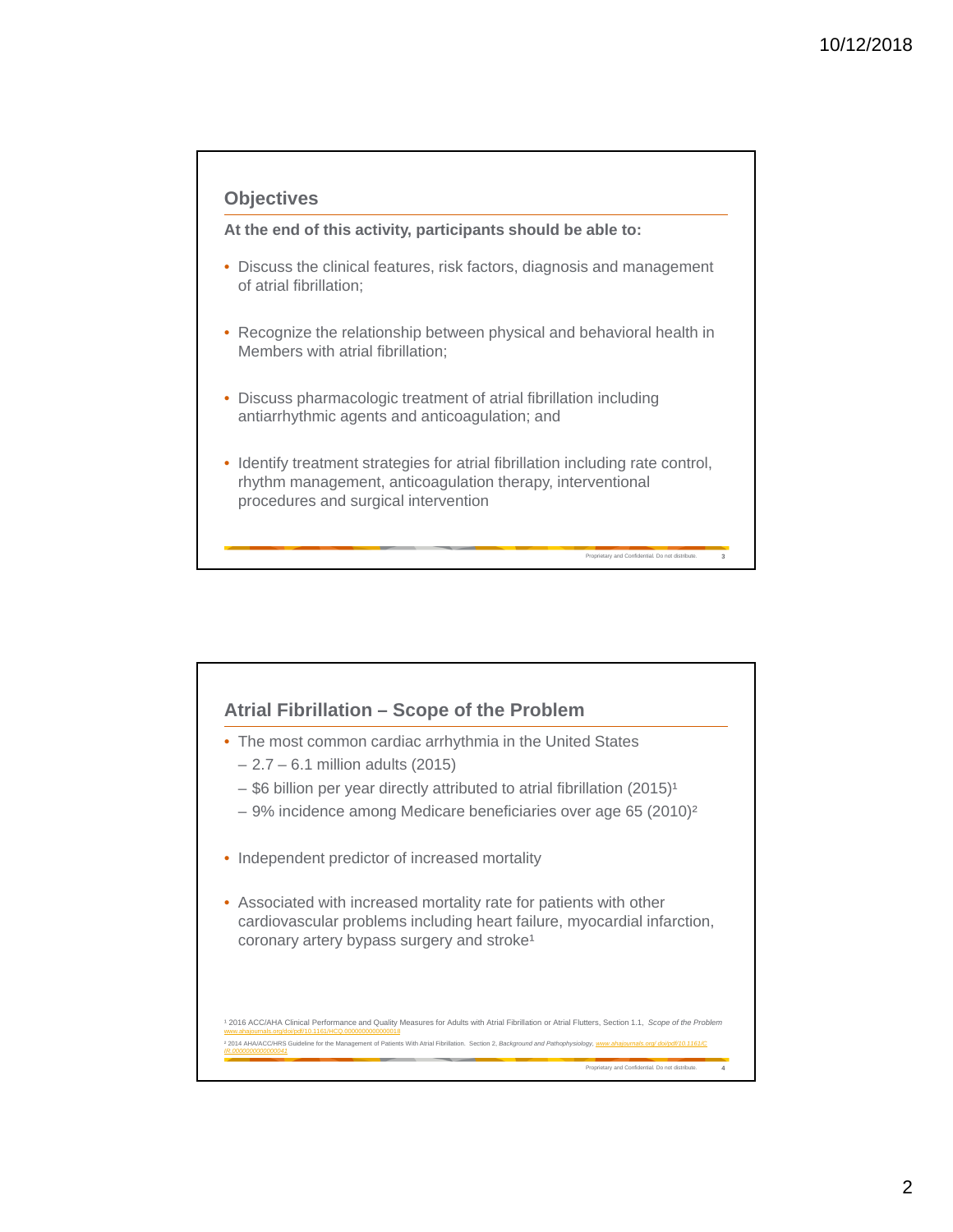

| Cardiomyopathy / heart failure<br>Myocarditis / pericarditis<br>Recent surgery (particularly cardiac surgery)<br>Pulmonary embolism<br>Increasing age<br>۰<br>Hypertension<br>Obesity<br>Obstructive sleep apnea<br><b>Diabetes</b><br>Alcohol use (particularly binge drinking)<br>Smoking<br>Hyperthyroidism<br>Infiltrative diseases (amyloidosis, sarcoidosis, hemochromatosis) | Valvular heart disease |  |
|-------------------------------------------------------------------------------------------------------------------------------------------------------------------------------------------------------------------------------------------------------------------------------------------------------------------------------------------------------------------------------------|------------------------|--|
|                                                                                                                                                                                                                                                                                                                                                                                     |                        |  |
|                                                                                                                                                                                                                                                                                                                                                                                     |                        |  |
|                                                                                                                                                                                                                                                                                                                                                                                     |                        |  |
|                                                                                                                                                                                                                                                                                                                                                                                     |                        |  |
|                                                                                                                                                                                                                                                                                                                                                                                     |                        |  |
|                                                                                                                                                                                                                                                                                                                                                                                     |                        |  |
|                                                                                                                                                                                                                                                                                                                                                                                     |                        |  |
|                                                                                                                                                                                                                                                                                                                                                                                     |                        |  |
|                                                                                                                                                                                                                                                                                                                                                                                     |                        |  |
|                                                                                                                                                                                                                                                                                                                                                                                     |                        |  |
|                                                                                                                                                                                                                                                                                                                                                                                     |                        |  |
|                                                                                                                                                                                                                                                                                                                                                                                     |                        |  |
|                                                                                                                                                                                                                                                                                                                                                                                     |                        |  |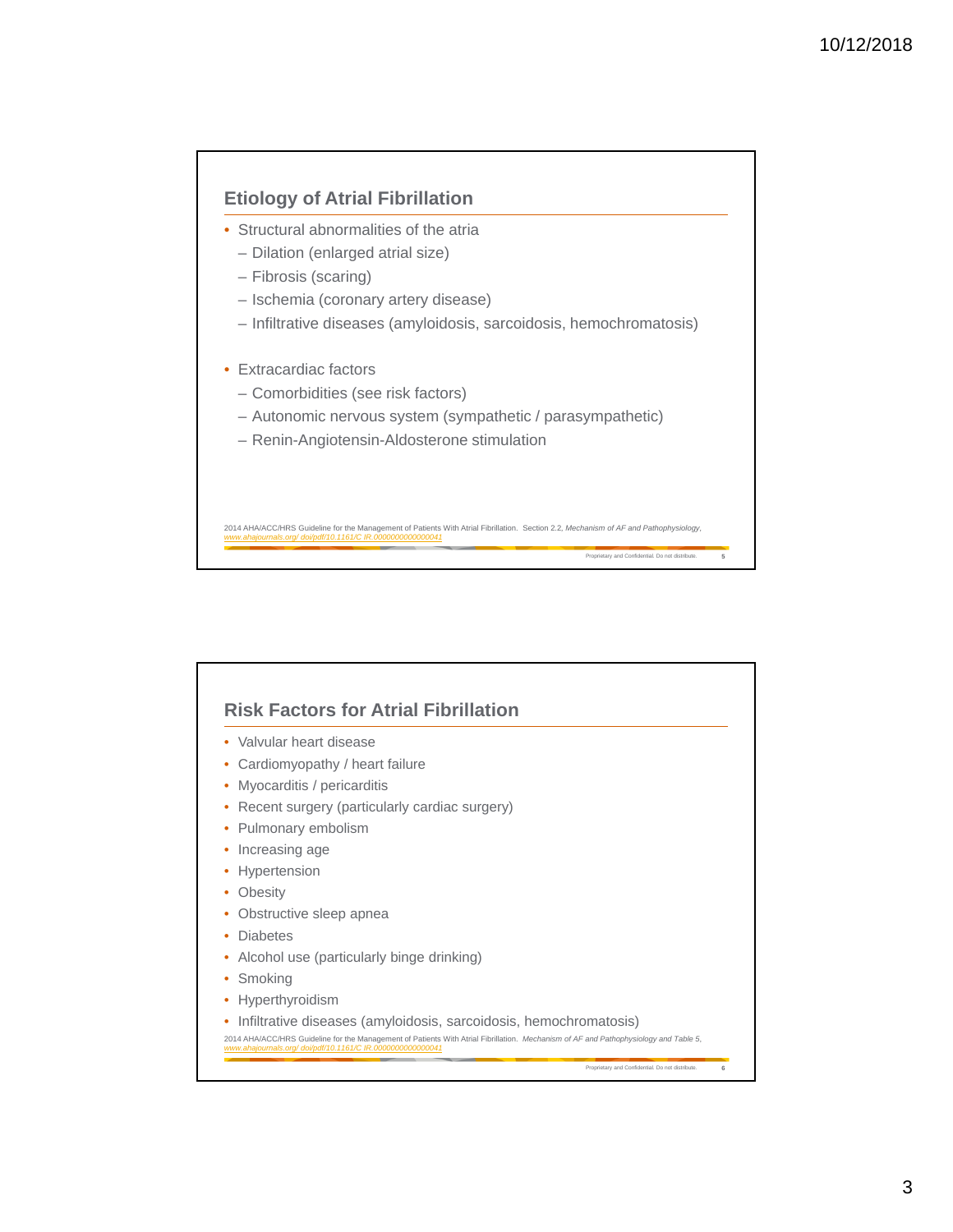

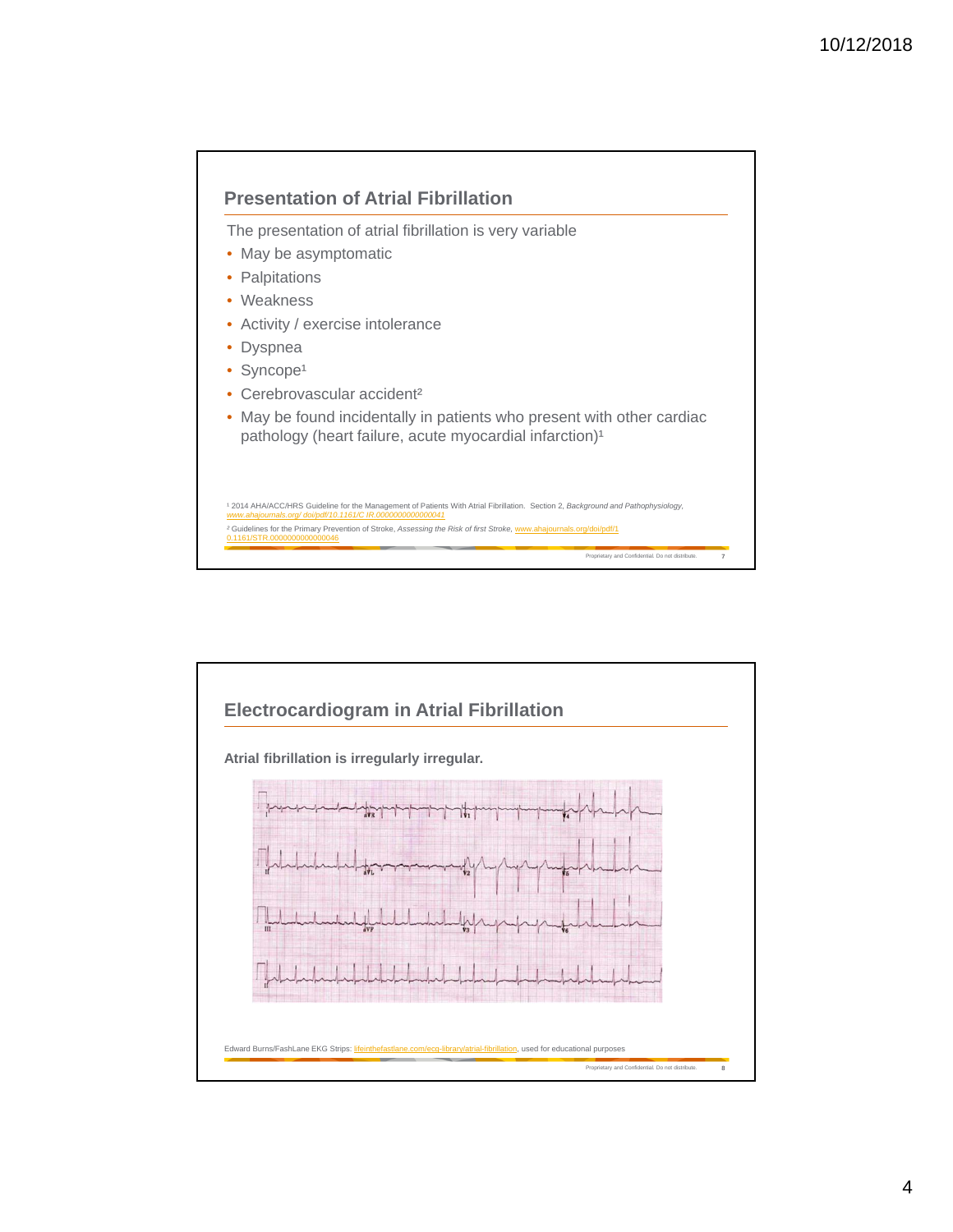

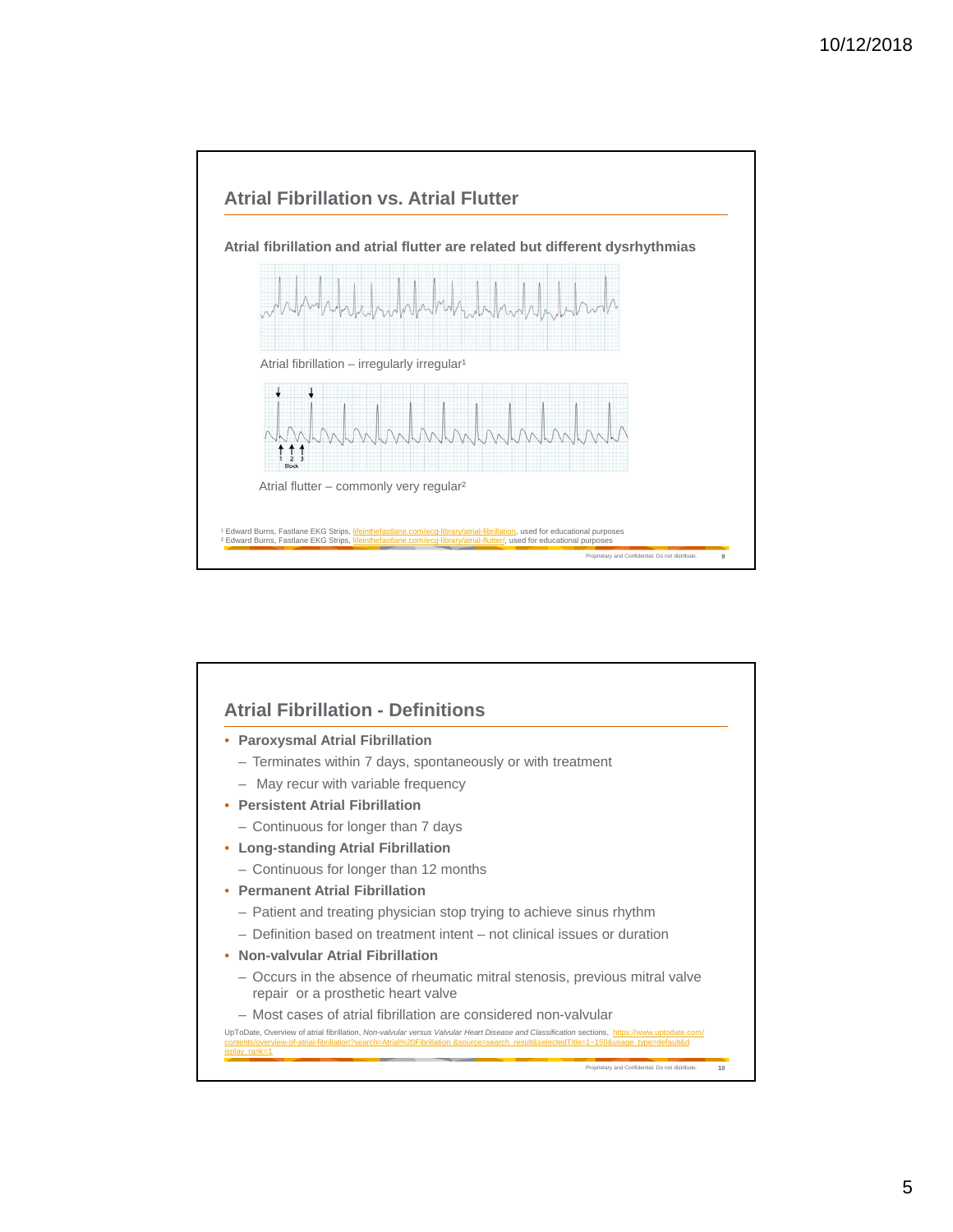

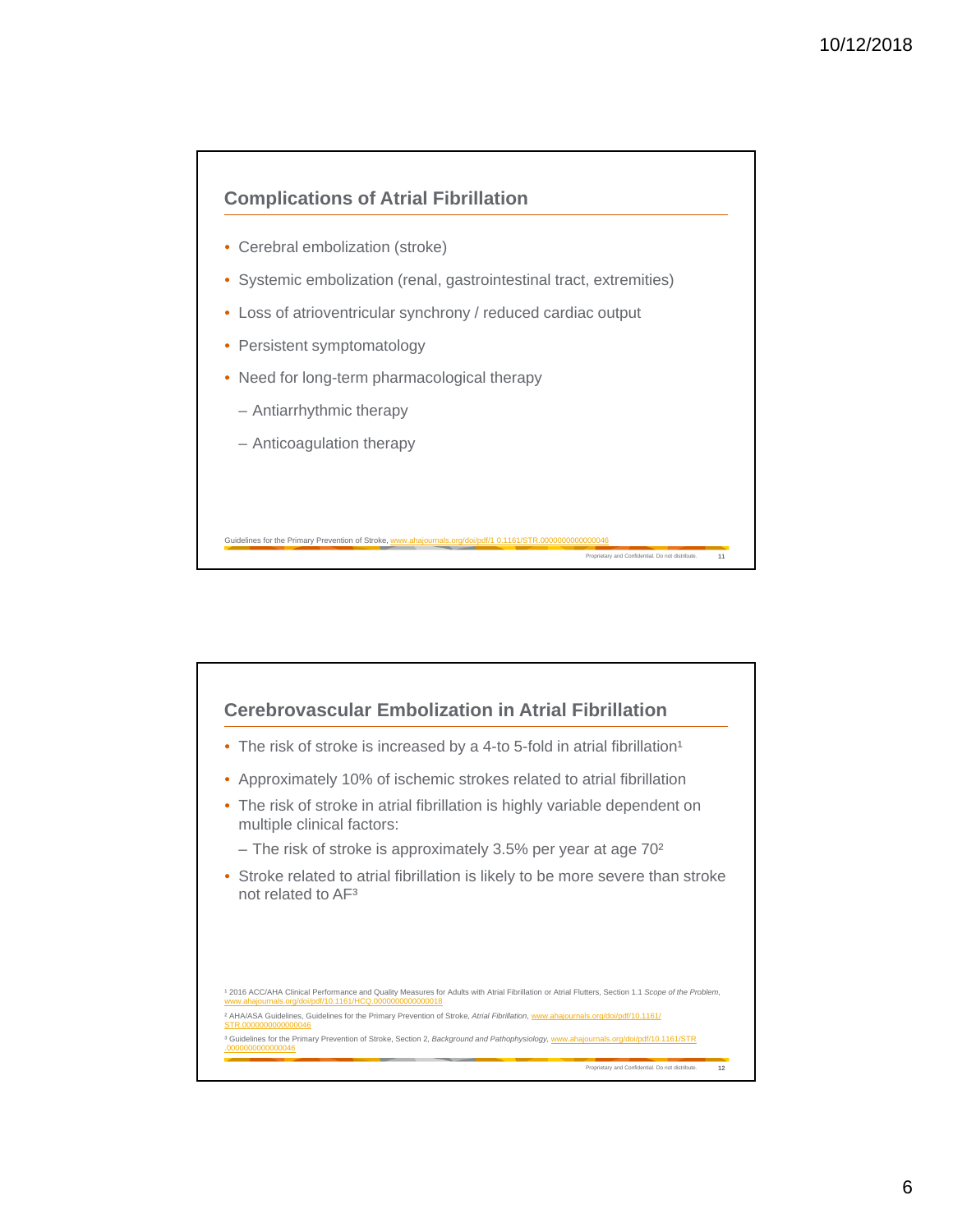

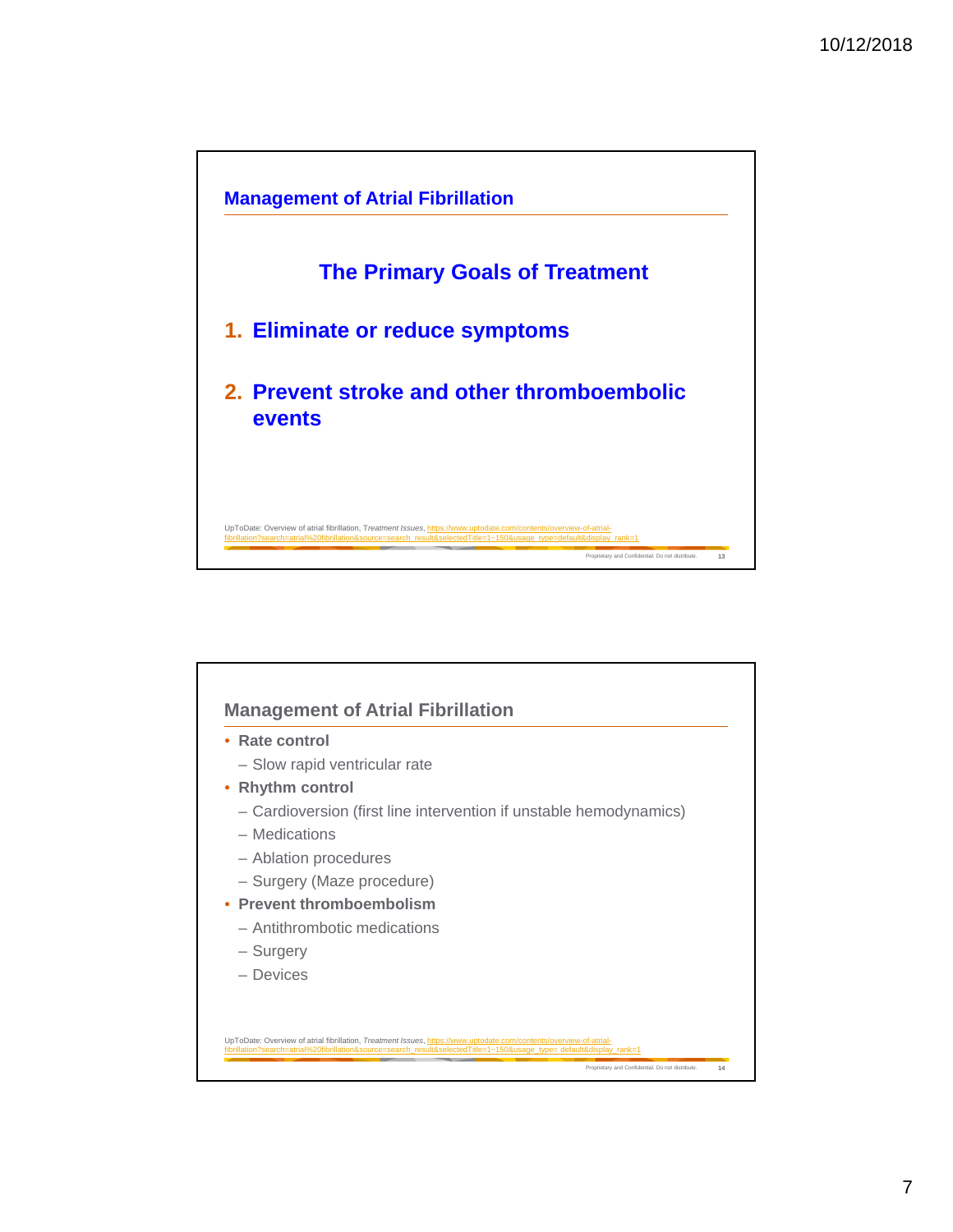

| CHA <sub>2</sub> DS <sub>2</sub> VASc (For Non-valvular Atrial Fibrillation) |                                                  |                         |  |  |  |  |
|------------------------------------------------------------------------------|--------------------------------------------------|-------------------------|--|--|--|--|
|                                                                              | <b>Condition</b>                                 | <b>Score if present</b> |  |  |  |  |
| $\mathbf C$                                                                  | <b>Congestive Heart Failure</b>                  | $\mathbf 1$             |  |  |  |  |
| н                                                                            | Hypertension                                     |                         |  |  |  |  |
| $A_{2}$                                                                      | Age 75 years or older                            | $\mathcal{P}$           |  |  |  |  |
| D                                                                            | Diabetes mellitus                                |                         |  |  |  |  |
| $S_{2}$                                                                      | Prior stroke. TIA or<br>thromboembolism          | $\overline{2}$          |  |  |  |  |
| $\mathsf{V}$                                                                 | Vascular disease                                 | 1                       |  |  |  |  |
| A                                                                            | Age 65 -74                                       | $\mathbf 1$             |  |  |  |  |
| <b>Sc</b>                                                                    | Sex category - Female                            | 1                       |  |  |  |  |
|                                                                              | Sex category: male = 0 points / female = 1 point |                         |  |  |  |  |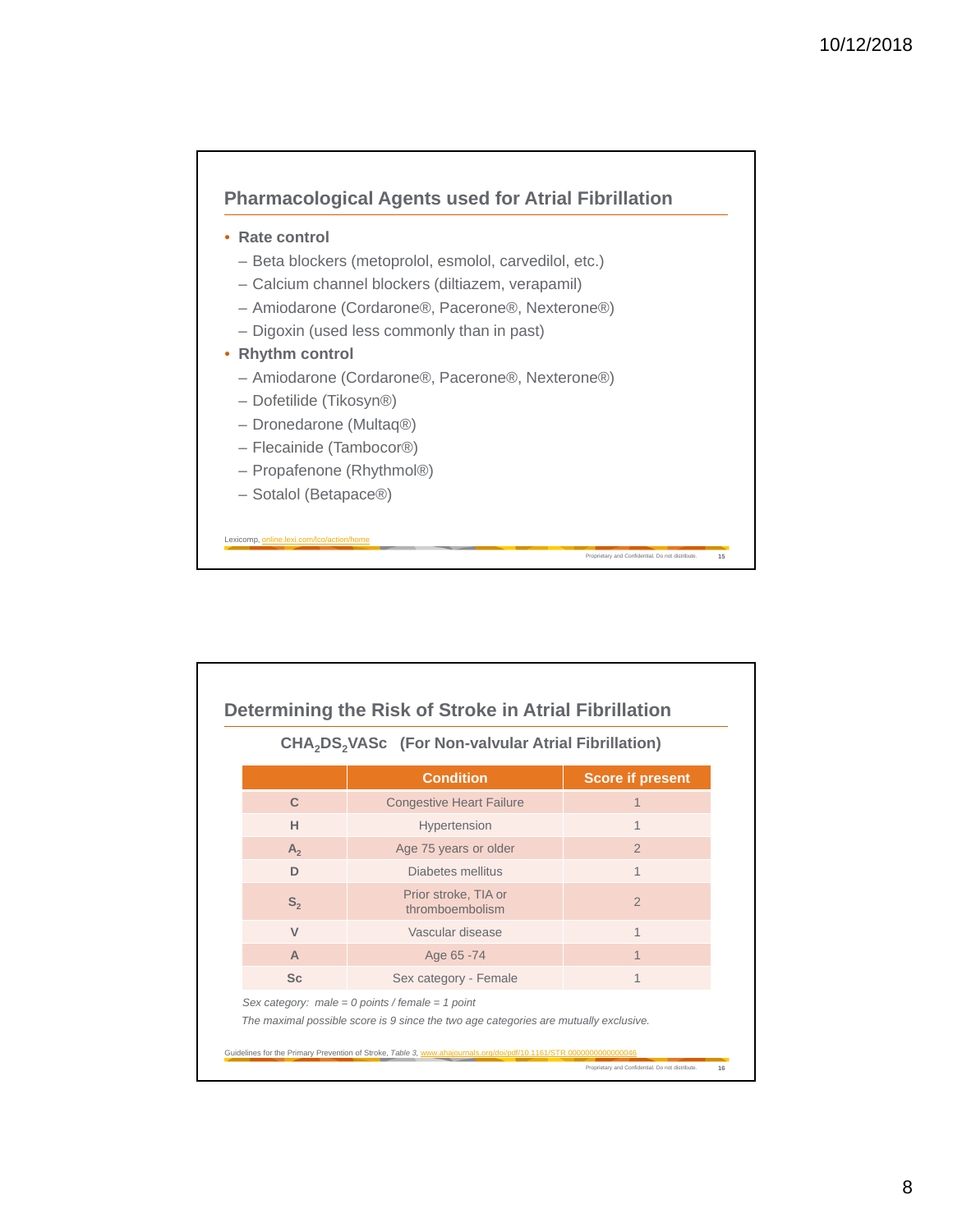

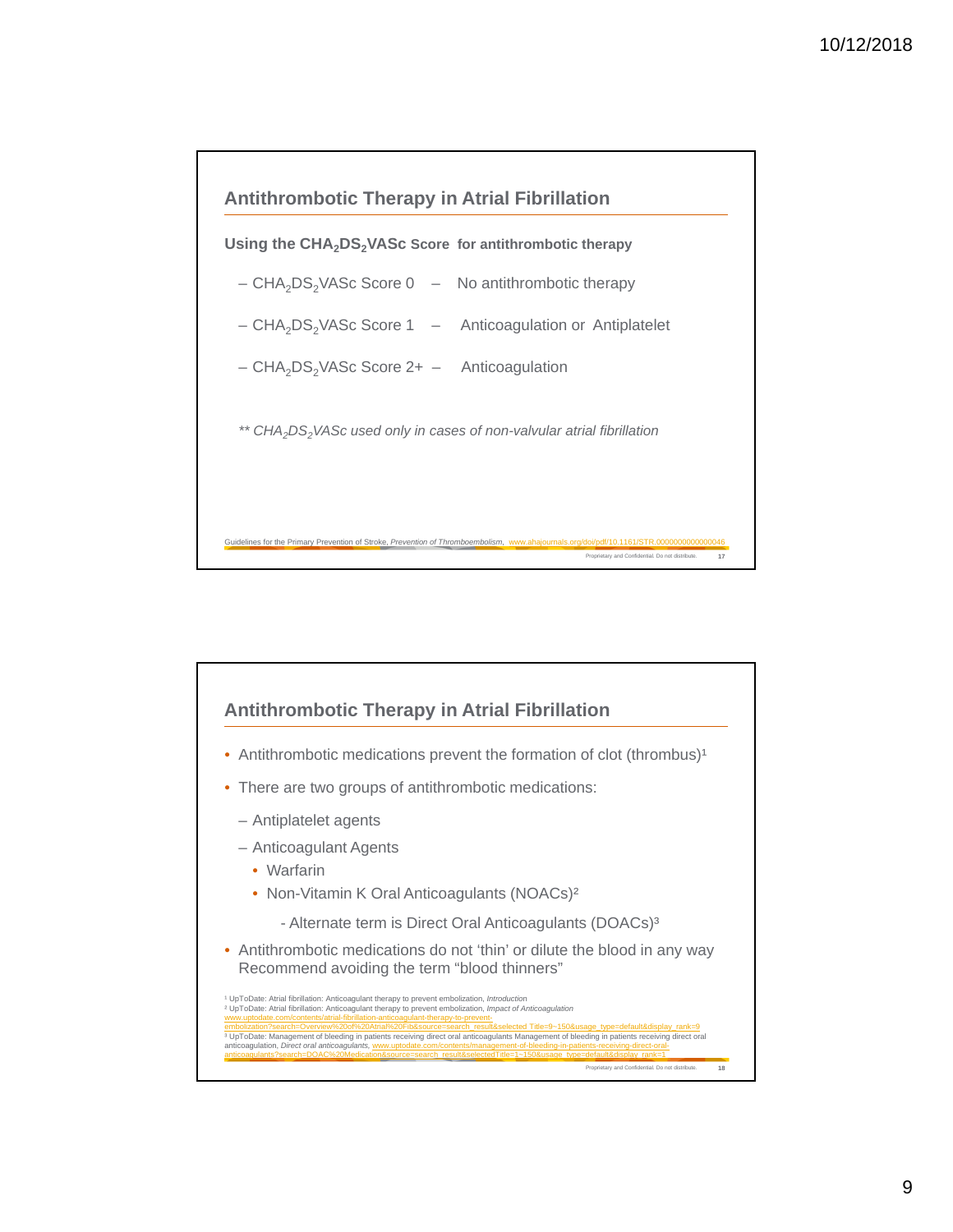

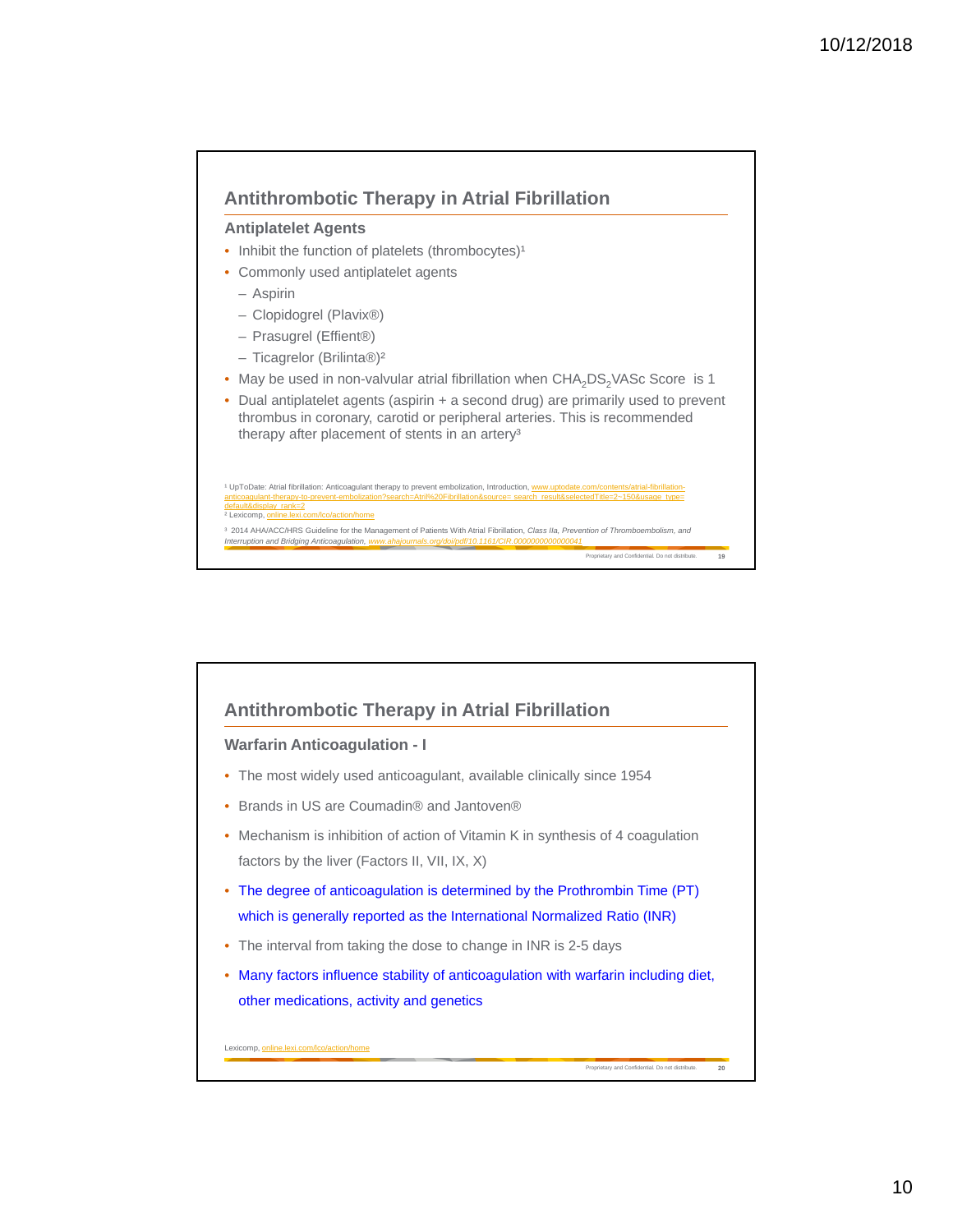

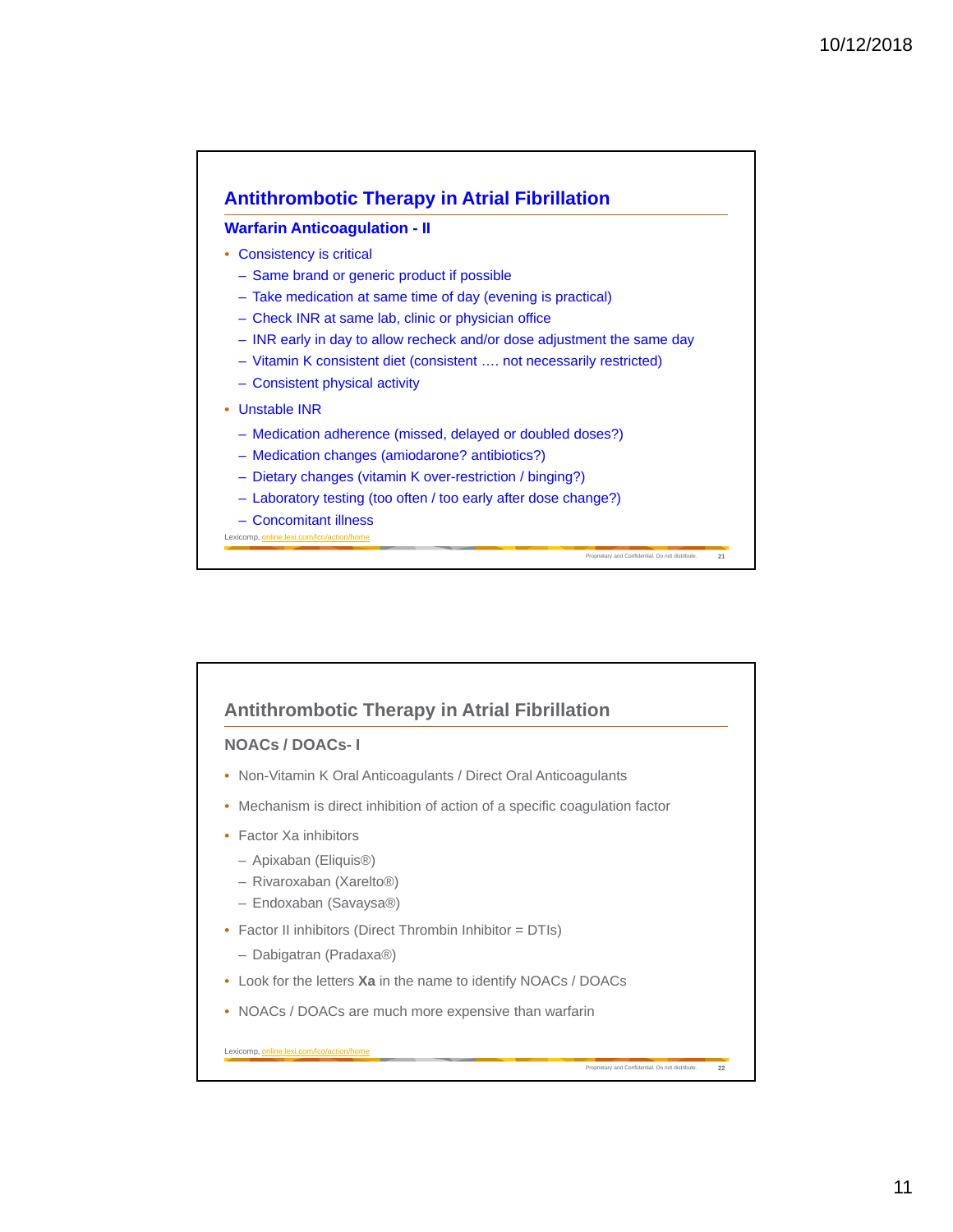

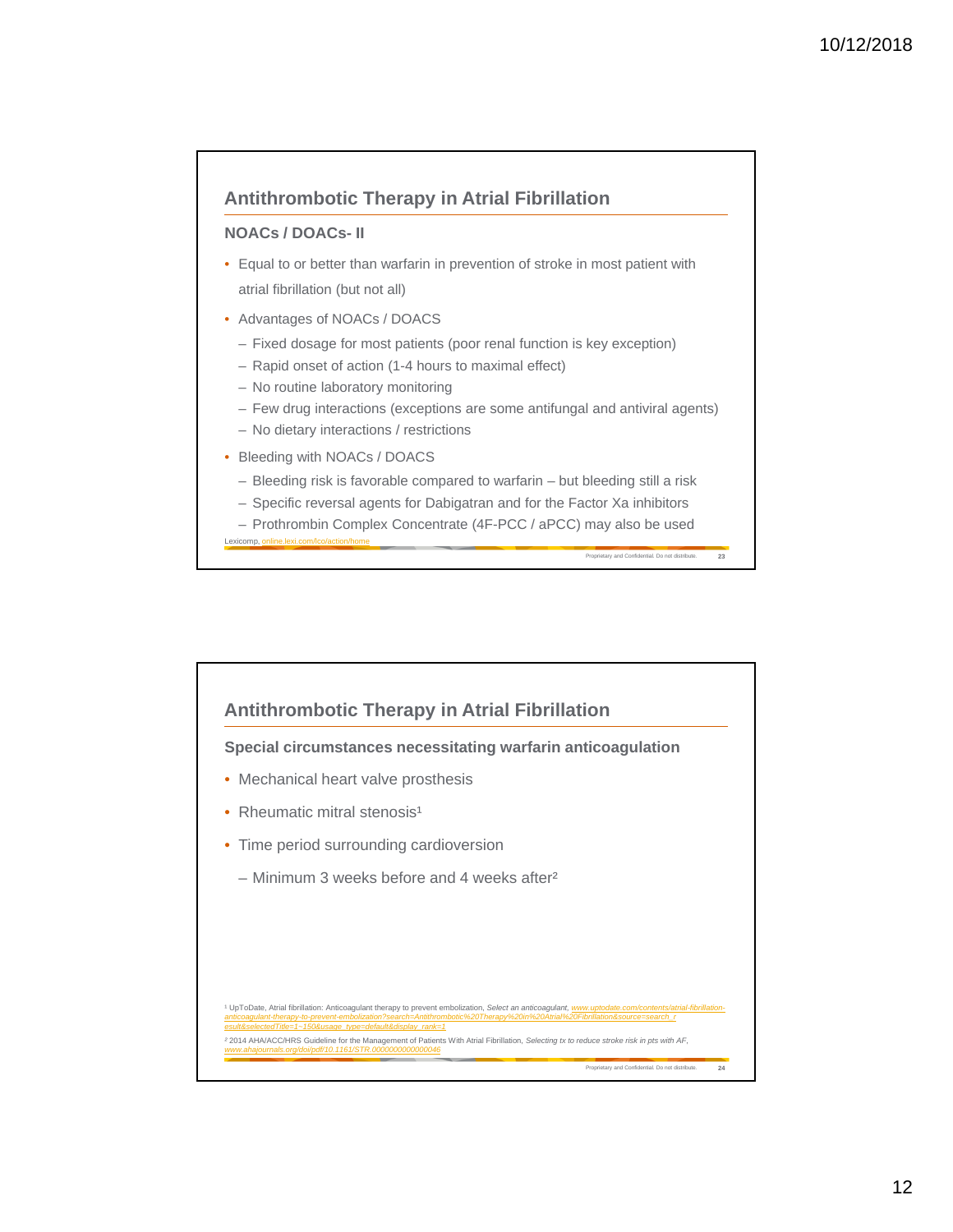

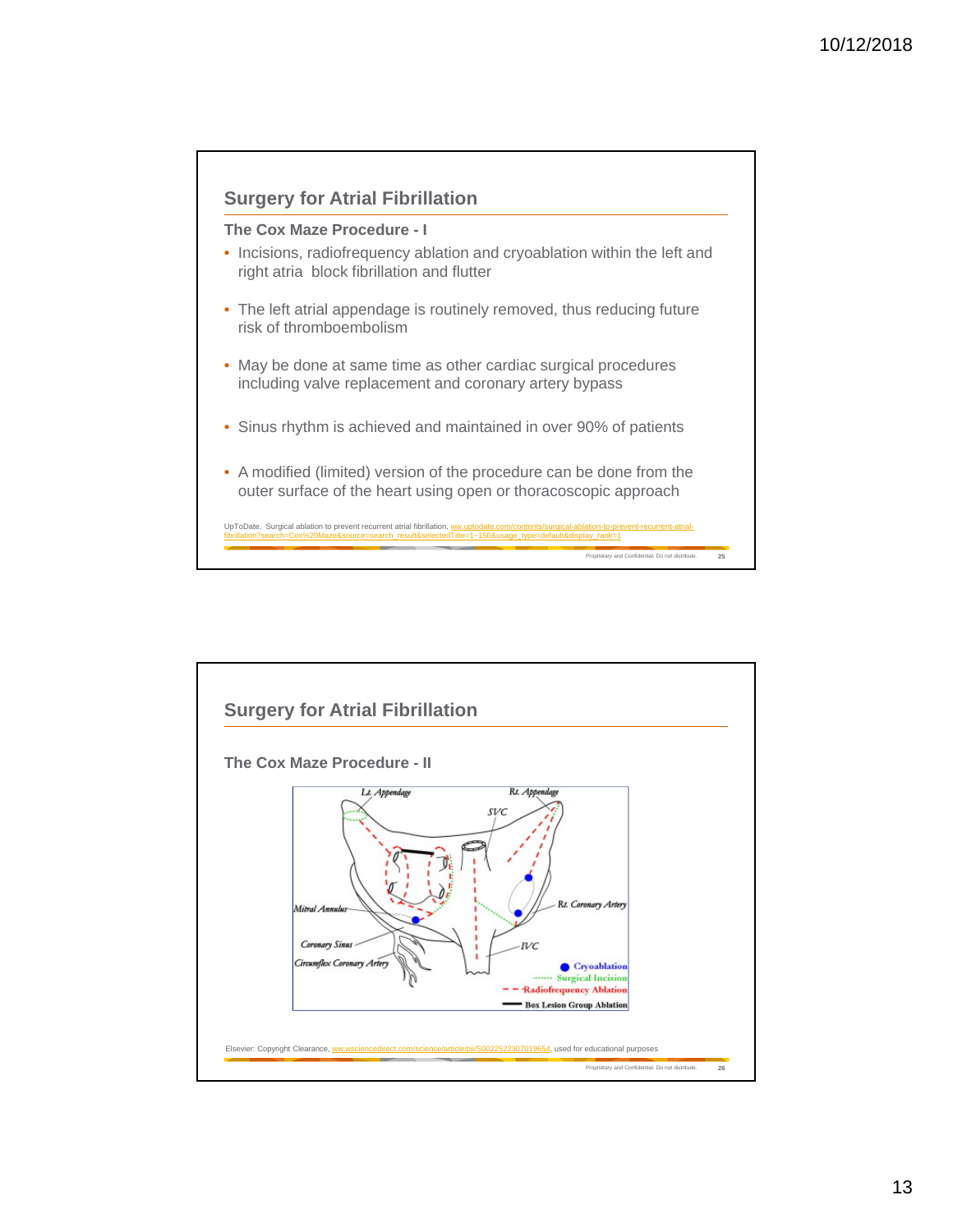

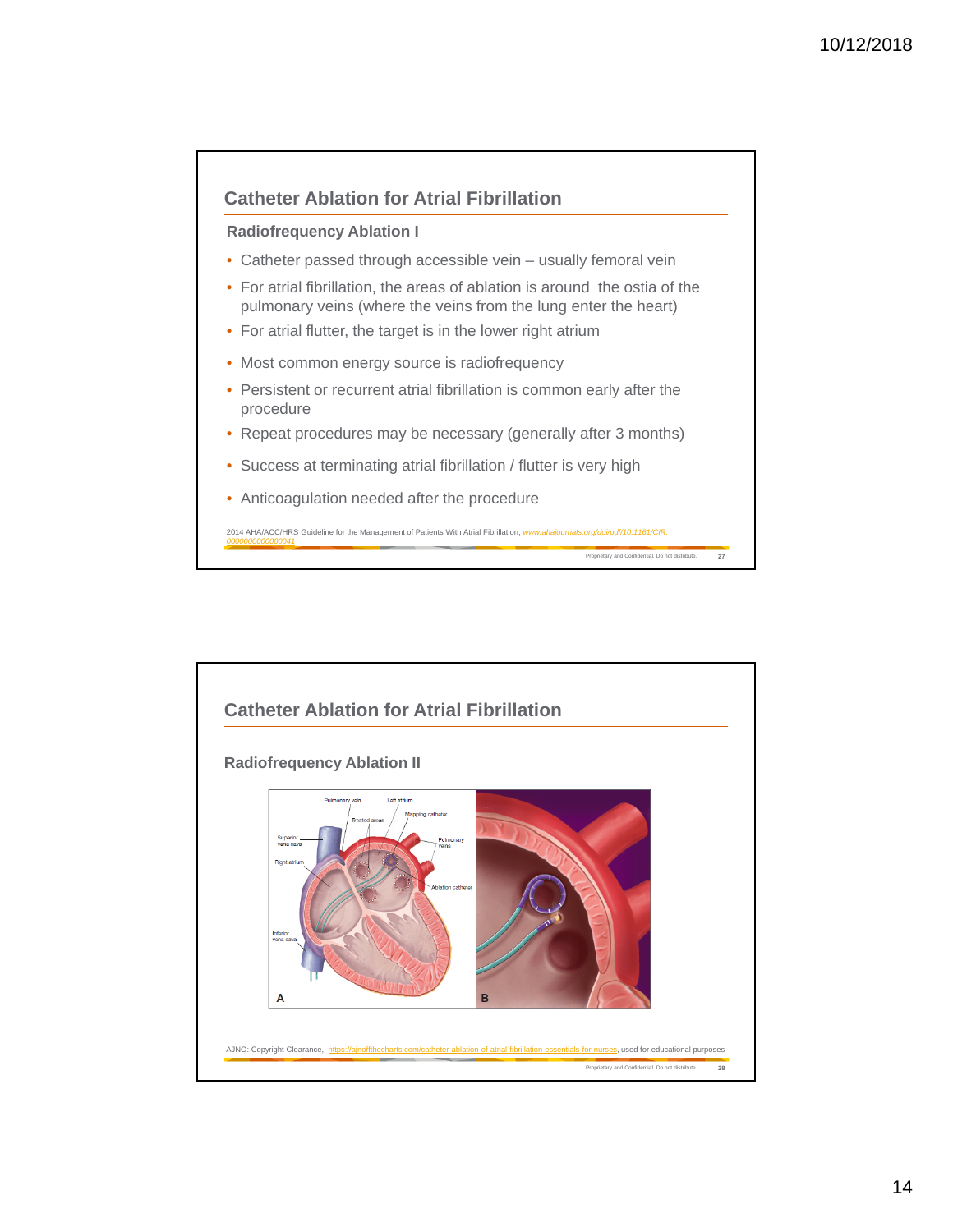

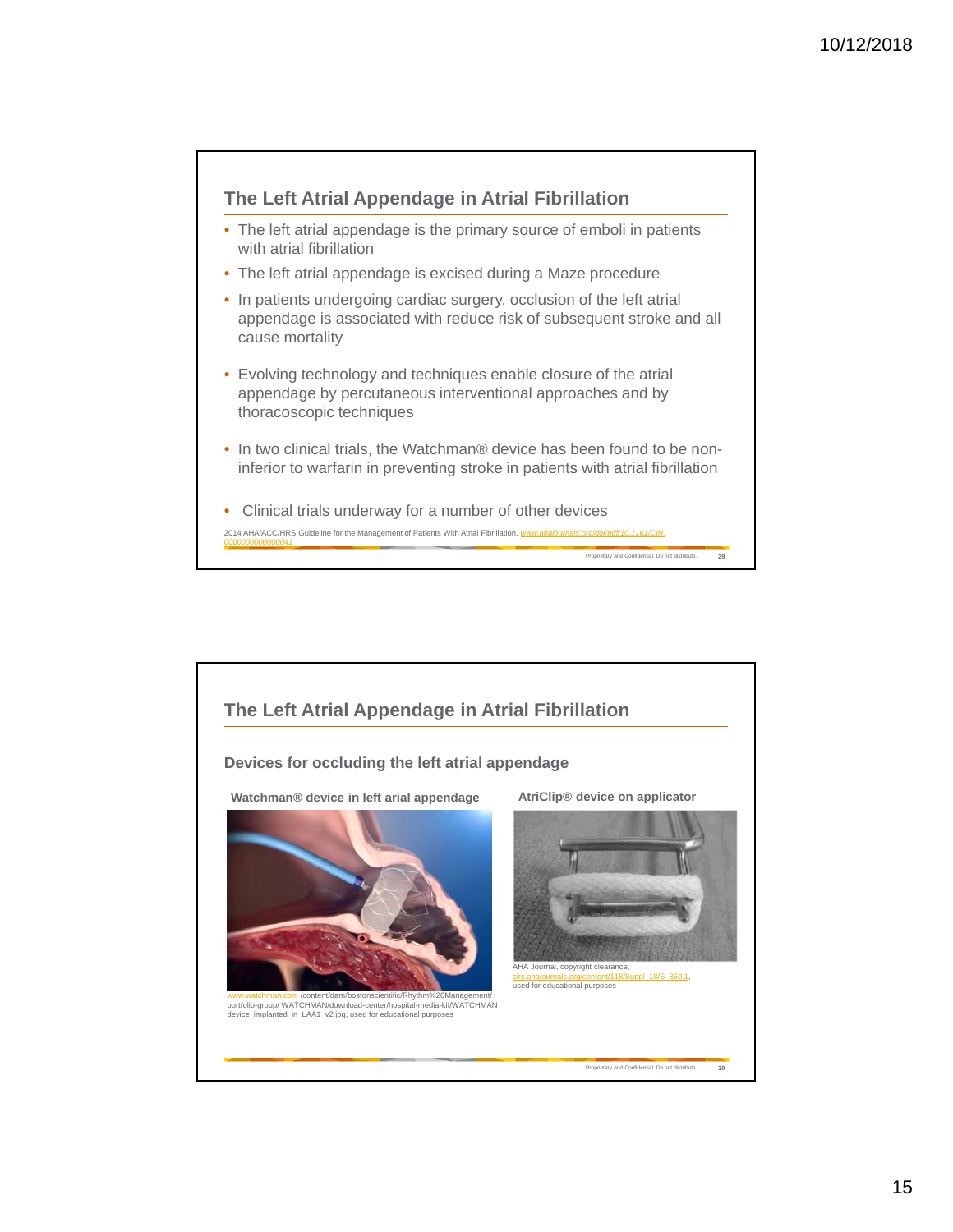

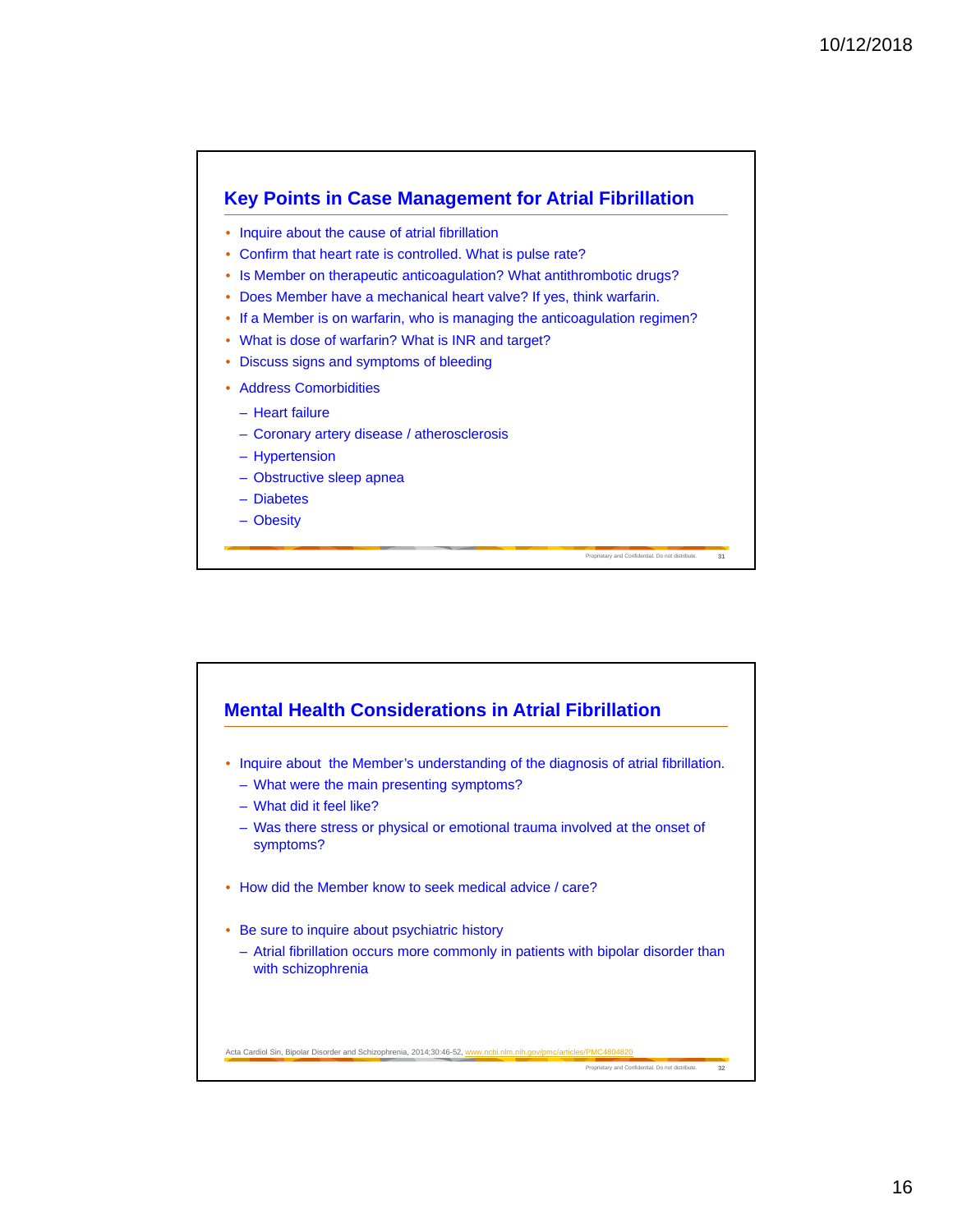

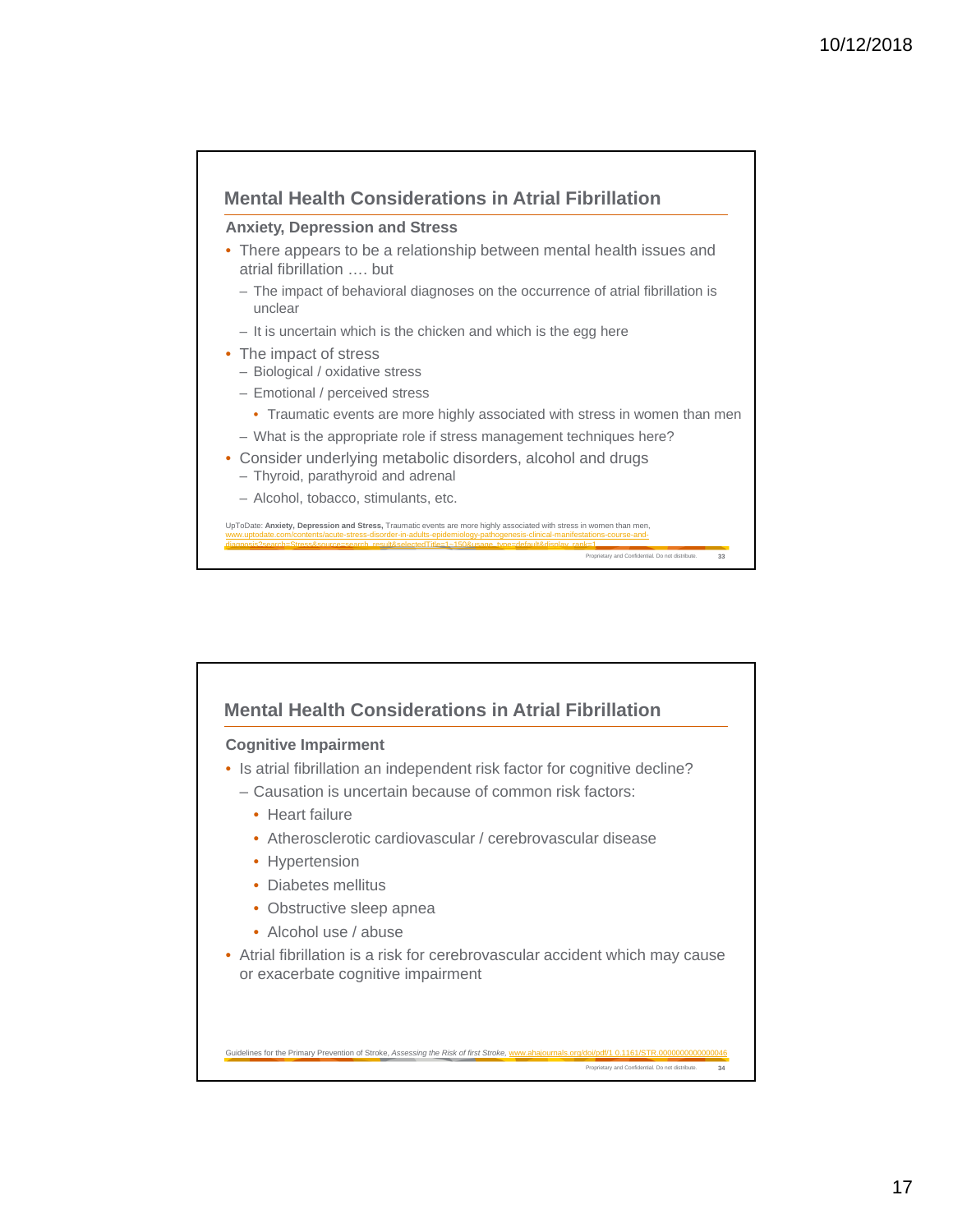#### **Case Study - 1**

Ms. A. Fibber is 76 year old woman with a history of congestive heart failure due to a long history of poorly controlled hypertension. She has diabetes on oral medications. She has a history of peripheral vascular disease for which she has had previous stenting. She is on clopidogrel (Plavix®).

Ms. Fibber was hospitalized for a transient ischemic attack (TIA). She was found to be in atrial fibrillation with a heart rate of 96 beats per minute. She denies any cardiac symptoms. There is no residual neurological deficit. Carotid arteries do not have significant disease. Ms. Fibber was discharged home with one new prescription which she was told to fill promptly and to take twice daily. She has discharge instructions.

Proprietary and Confidential. Do not distribute. **35**

**Prietary and Confidential. Do not distribute** 

**What information is needed on the TCM call?** 

### **Case Study - 2**

During your call, Ms. Fibber reports that her medication is a 'blood thinner'. She is unable to recall the name of the medication or to read the full name on the label because it is partially torn. Ms. Fibber remarks that the name ends in '…xaban'. The Pharmacist told her that even though the medication was expensive, she would be happy that she did not have to change anything in her diet just because of her anticoagulant medication.

**Which of the following statement(s) is/are correct regarding this medication?**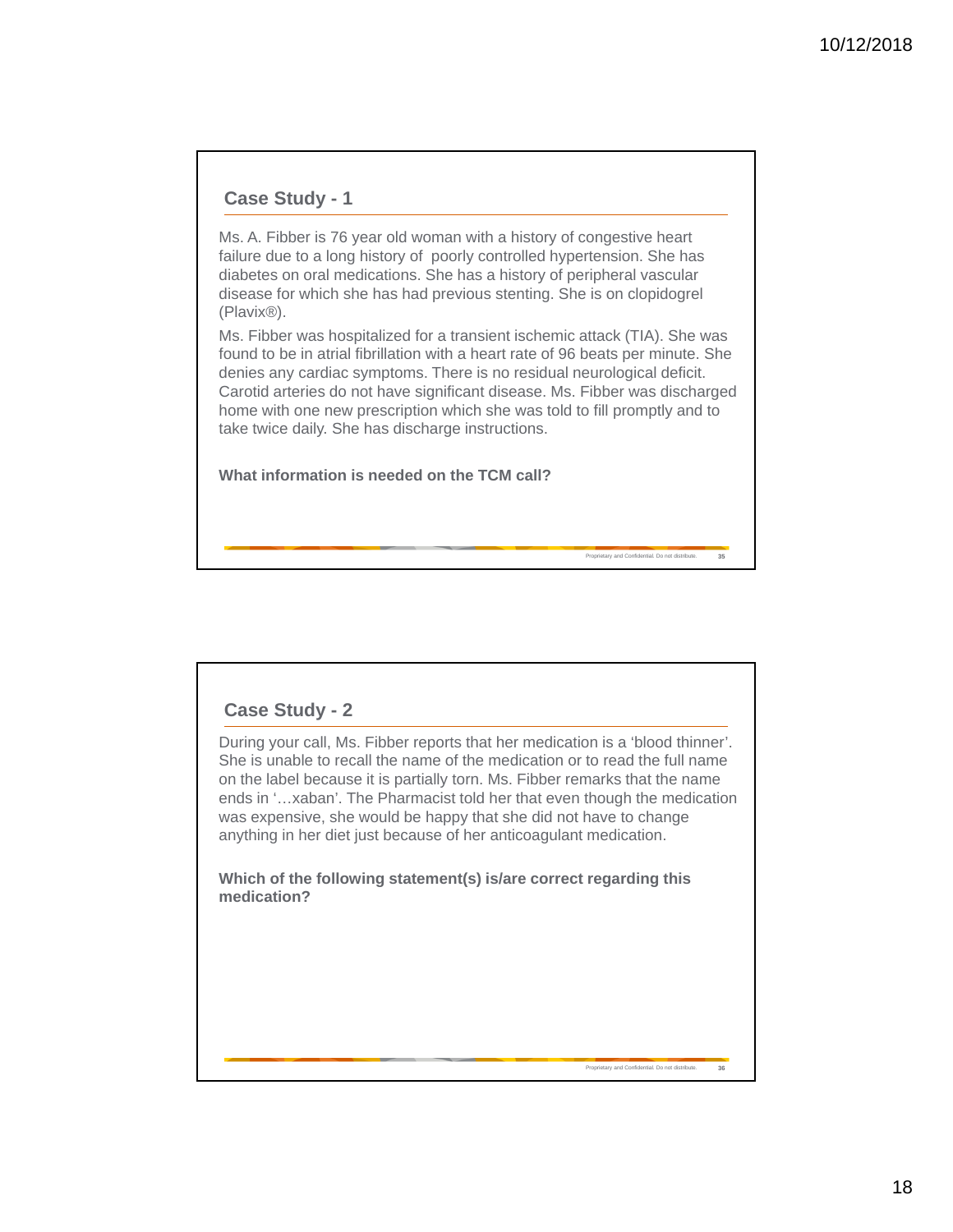## **Case Study - 3**

On the follow-up call 1 week later, Ms. Fibber said she is starting to wonder if she really needs to be on an anticoagulant. She read something on the internet that makes her think the risk of bleeding is really high and she does not think she is really at risk for a stroke. She confirms that she is not having any signs or symptoms of bleeding or stroke. She states, "That website just got me wondering."

You encourage Ms. Fibber to continue to take her anticoagulant - and all of her other medications - as prescribed and to make a point to discuss this with her Cardiologist at her upcoming visit next week.

**Considering Ms. Fibber's stroke risk, which of the following is true?**

Proprietary and Confidential. Do not distribute. **37**

Proprietary and Confidential. Do not distribute. **38**

### **Case Study - 4**

On a follow-up call three months after hospital discharge, you discover that Ms. Fibber had a radiofrequency ablation procedure. She has been predominantly in sinus rhythm since the procedure. A Watchman® device was placed in the left atrial appendage during the same procedure. The EP Cardiologist is pleased with her progress. Left ventricular function is unchanged with EF 50% (HFpEF). She has had no bleeding problems. Anticoagulation therapy with the same DOAC / NOAC will be continued for about a year and then they will reassess further antithrombotic therapy.

**At this time, appropriate management includes which of the following?**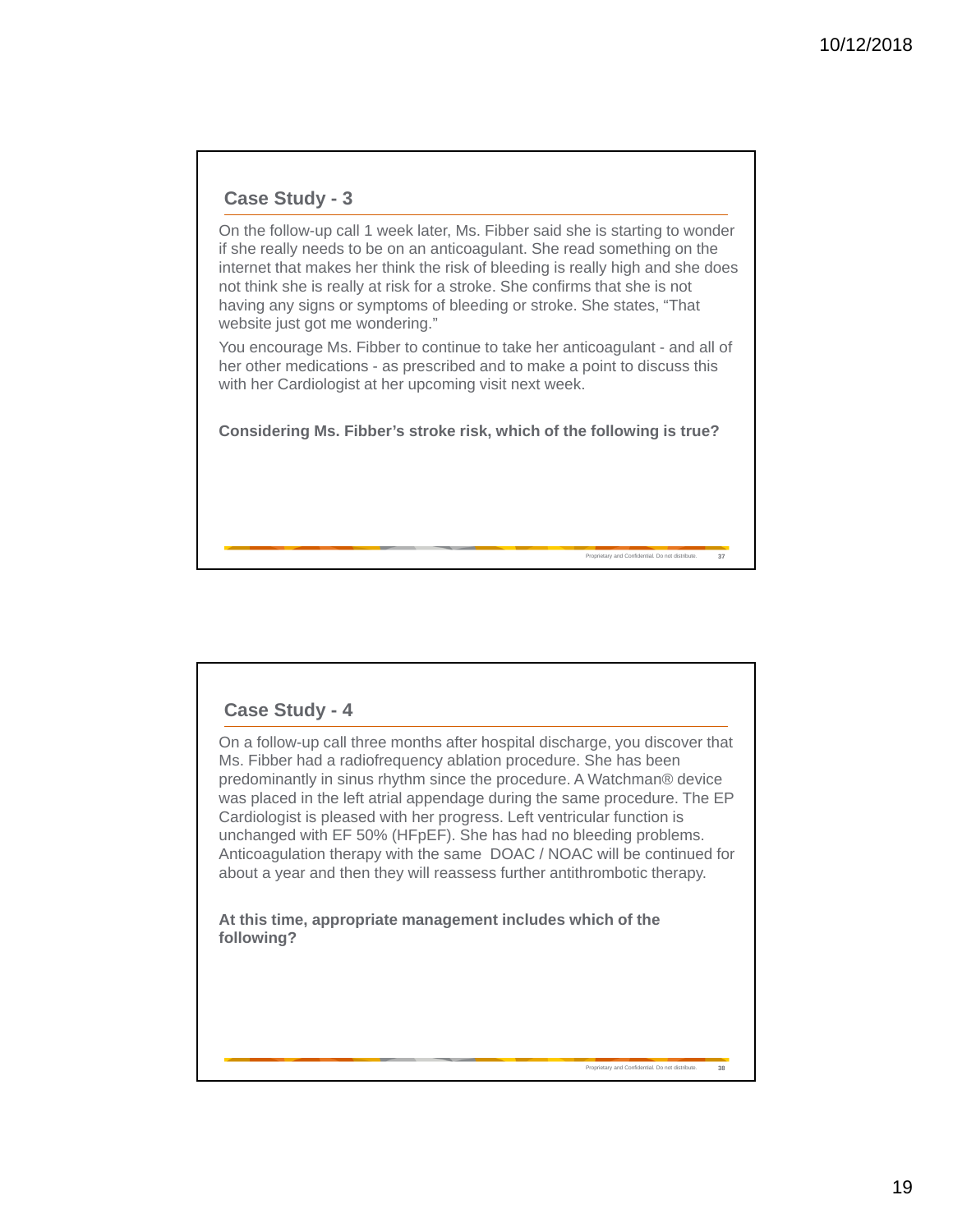Thank You.